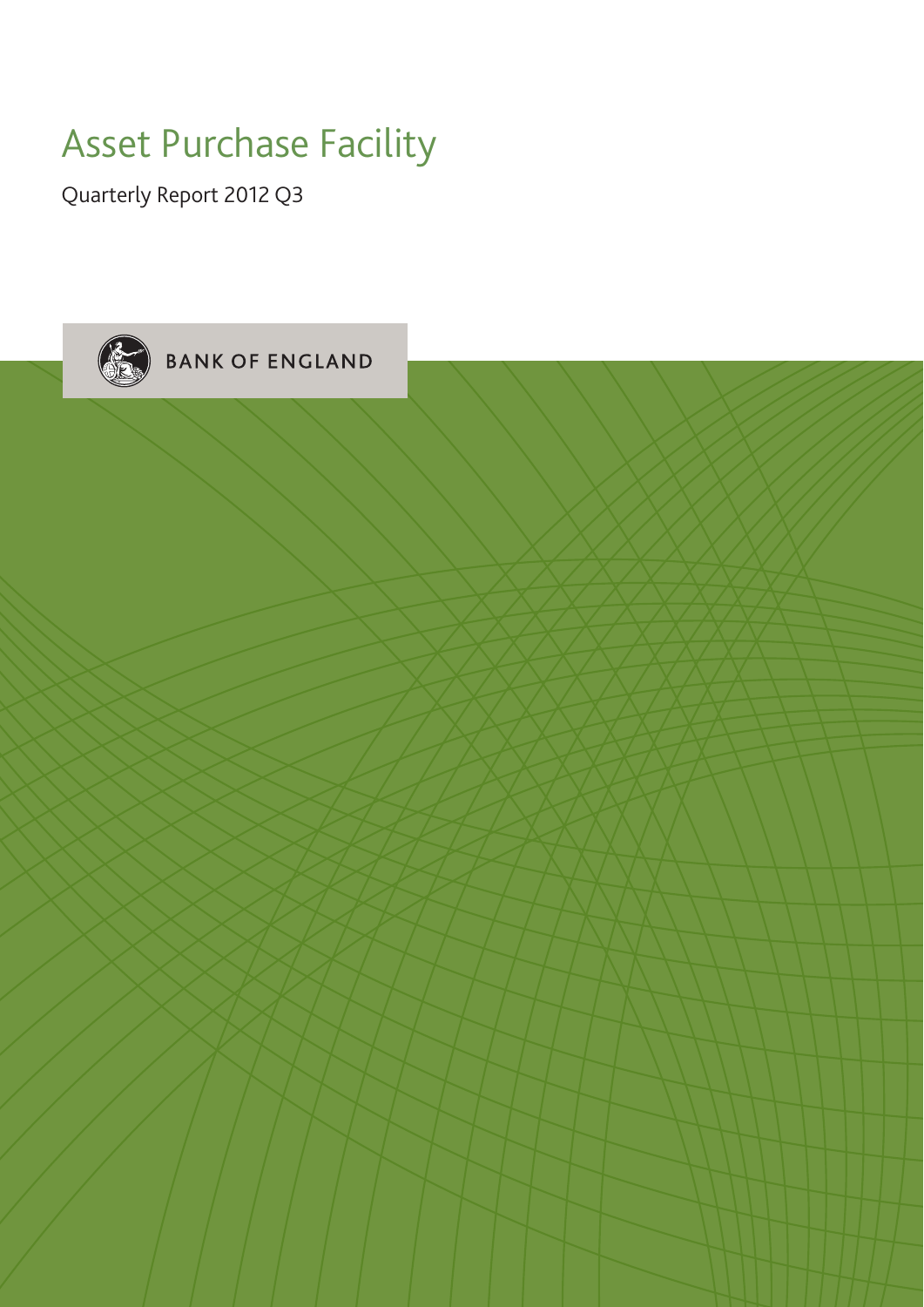

# BANK OF ENGLAND

# Asset Purchase Facility

The Bank of England Asset Purchase Facility Fund was established as a subsidiary of the Bank of England on 30 January 2009, in order to fulfil the remit of the Chancellor of the Exchequer given to the Bank on 19 January 2009(1) and detailed in an exchange of letters with the Governor on 29 January 2009.(2) This remit was subsequently expanded to enable the Fund to be used as a monetary policy tool, at the request of the Monetary Policy Committee (MPC), as detailed in the exchange of letters on 17 February and 3 March 2009.(3)

The Governor noted in his letter of 29 January 2009, 'it is important that the Asset Purchase Facility (APF) is operated in an open and transparent manner. The Bank will publish a quarterly report on the transactions as part of the facility, shortly after the end of each quarter'. This report covers the three months to 30 September 2012. More information on the Committee's monetary policy decisions can be found in the *Inflation Report*.(4)

The Bank's Executive Directors for Markets and for Monetary Analysis and Statistics are Directors of the Fund. The Directors make recommendations on the assets to be purchased to the Governor, who decides after consulting with the two Deputy Governors. The Fund and the Bank are indemnified by the Treasury from any losses arising out of or in connection with the Facility.(5)

In line with the MPC's decision on 5 July 2012 in relation to the asset purchase programme, the APF was authorised to purchase £375 billion of high-quality assets financed by the creation of central bank reserves.(6) The APF first purchased gilts on 11 March 2009. All purchases of gilts have been financed by central bank reserves. The aim of these actions has been to boost the supply of money and credit in order to raise the rate of growth of nominal spending to a level consistent with meeting the inflation target in the medium term.

The APF continues to operate facilities for the purchase of private sector assets(7) through the Corporate Bond Secondary Market Scheme<sup>(8)</sup> and Secured Commercial Paper Facility,<sup>(9)</sup> with purchases currently financed by the issue of Treasury Bills and the Debt Management Office's (DMO) cash management operations. The Commercial Paper Facility<sup>(10)</sup> closed on 15 November 2011, reflecting improvements in the market since commercial paper was first purchased on 13 February 2009.

<sup>(1)</sup> The Chancellor's statement is available at www.hm-treasury.gov.uk/press\_05\_09.htm.

<sup>(2)</sup> The exchange of letters is available at www.hm-treasury.gov.uk/d/ck\_letter\_boe290109.pdf and www.bankofengland.co.uk/markets/Documents/apfgovletter090129.pdf.

<sup>(3)</sup> The exchange of letters is available at www.bankofengland.co.uk/monetarypolicy/Documents/pdf/govletter090305.pdf and www.hm-treasury.gov.uk/d/chxletter\_boe050309.pdf.

<sup>(4)</sup> The August *Inflation Report* is available at www.bankofengland.co.uk/publications/Documents/inflationreport/ir12aug.pdf.

<sup>(5)</sup> For more details see www.bankofengland.co.uk/publications/Documents/other/markets/apf/boeapfannualreport1207.pdf. For more history of MPC asset purchase decisions, see www.bankofengland.co.uk/monetarypolicy/Documents/mpcvoting.xls.

<sup>(7)</sup> The rationale for corporate asset purchases is set out in a speech by Paul Fisher available at www.bankofengland.co.uk/publications/Documents/speeches/2010/speech423.pdf.

<sup>(8)</sup> For more details see www.bankofengland.co.uk/markets/Pages/apf/corporatebond/default.aspx.

<sup>(9)</sup> For more details see www.bankofengland.co.uk/markets/Pages/apf/securedcpf/default.aspx.

<sup>(10)</sup> For more details see www.bankofengland.co.uk/markets/Pages/apf/cp/default.aspx.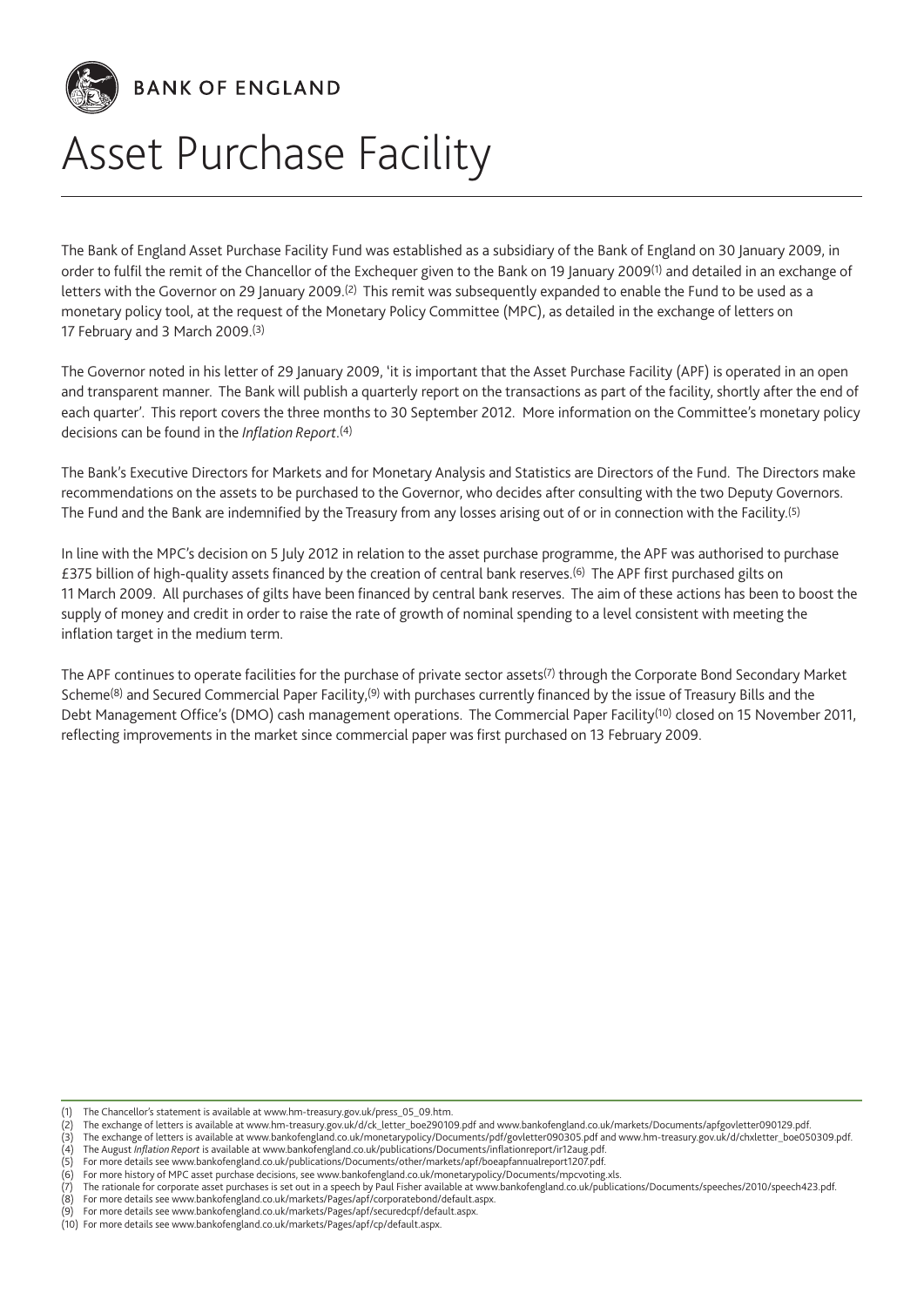### **Report for the quarter ended 30 September 2012**

#### **Operations**

**Table A** below summarises the amount of assets that the Fund has purchased and sold in each week of 2012 Q3, ending Thursday, in each facility. It also summarises the total amounts outstanding as at week ending 27 September 2012 (the last Thursday of the quarter). **Chart 1** shows the cumulative asset purchases by type between the establishment of the Fund and 27 September 2012. As of 27 September 2012 cumulative assets purchased net of sales and redemptions totalled £360 billion.

#### **Table A** APF transactions by type (£ millions)

| Week                                                   | Secured             |          | Gilts    |           | Corporate bond |          | Total <sup>(b)</sup> |
|--------------------------------------------------------|---------------------|----------|----------|-----------|----------------|----------|----------------------|
| ending <sup>(a)</sup>                                  | commercial<br>paper |          |          | Purchases |                | Sales    |                      |
| 2012 Q2(c)(d)                                          |                     | 0        | 324,753  |           | 240            |          | 324,993              |
| 5 July 2012                                            |                     | 0        | $\Omega$ | 0         |                | $\Omega$ | 0                    |
| 12 July 2012                                           |                     | $\Omega$ | 3,000    | 0         |                | 9        | 2,991                |
| 19 July 2012                                           |                     | $\Omega$ | 3,000    | 0         |                | 37       | 2,963                |
| 26 July 2012                                           |                     | $\Omega$ | 3,000    | 0         |                | 23       | 2,977                |
| 2 August 2012                                          |                     | $\Omega$ | 3,000    | 0         |                | 33       | 2,967                |
| 9 August 2012                                          |                     | $\Omega$ | 3,000    | 0         |                | 18       | 2,982                |
| 16 August 2012                                         |                     | $\Omega$ | 3,000    | 0         |                | 1        | 2,999                |
| 23 August 2012                                         |                     | $\Omega$ | 3,000    | 0         |                | $\Omega$ | 3,000                |
| 30 August 2012                                         |                     | $\Omega$ | 2,000    | 0         |                | 4        | 1,996                |
| 6 September 2012                                       |                     | $\Omega$ | 3,000    | 0         |                | 0        | 3,000                |
| 13 September 2012                                      |                     | $\Omega$ | 3,000    | 0         |                | 8        | 2,992                |
| 20 September 2012                                      |                     | $\Omega$ | 3,000    | 0         |                | 9        | 2,991                |
| 27 September 2012                                      |                     | 0        | 3,000    | 0         |                | 1        | 2,999                |
| Total financed by a deposit<br>from the $DMO^{(d)(e)}$ |                     | $\Omega$ |          |           | 22             |          | 22                   |
| Total financed by central<br>bank reserves(d)(e)       |                     | 0        | 359,750  |           | 75             |          | 359,825              |
| Total asset purchases<br>net of sales(d)(e)            |                     | 0        | 359,750  |           | 97             |          | 359,847              |

Source: Bank of England.

(a) Week-ended amounts are for purchases in terms of the proceeds paid to counterparties, and for sales in terms of the value at which the Bank initially purchased the securities. All amounts are on a trade-day basis,<br>rounded to the nearest million. Data are aggregated for purchases from the Friday to the following Thursday.<br>(b

(c) 2012 Q2 measured as amount outstanding as at 28 June 2012.<br>(d) In terms of proceeds paid to counterparties less redemptions at initial purchase price on a settled basis.<br>(e) Data may not sum due to assets maturing o

On 5 July 2012, the MPC decided to increase the scale of the programme of asset purchases by £50 billion from £325 billion to £375 billion. These purchases are expected to be completed ahead of the November MPC decision.

# **Conditions in UK government and corporate debt markets**(1)

# UK government bond market

Nominal gilt yields were little changed over 2012 Q3 (**Chart 2**), with the yield curve steepening slightly and yields



(a) Data based on settled transactions.

#### **Chart 2** UK nominal spot rates



Sources: Bloomberg and Bank calculations.

on average around 7 basis points lower than at the end of 2012 Q2.

A significant amount of the gilts purchased via the Facility continue to be made available for on-lending to the market through the gilt lending arrangement with the DMO.(2) The average daily aggregate value of gilts lent by the APF to the DMO during the three months to 28 September 2012 was £0.2 billion, compared to £0.4 billion lent on average during the previous quarter.

(2) For more details see www.dmo.gov.uk/docs/gilts/press/sa060809b.pdf.

#### **Chart 1** Cumulative asset purchases by type: amounts outstanding(a)

<sup>(1)</sup> More information on market conditions up to 24 August 2012 can be found in the *Quarterly Bulletin* at www.bankofengland.co.uk/publications/Documents/quarterlybulletin/qb1203.pdf.